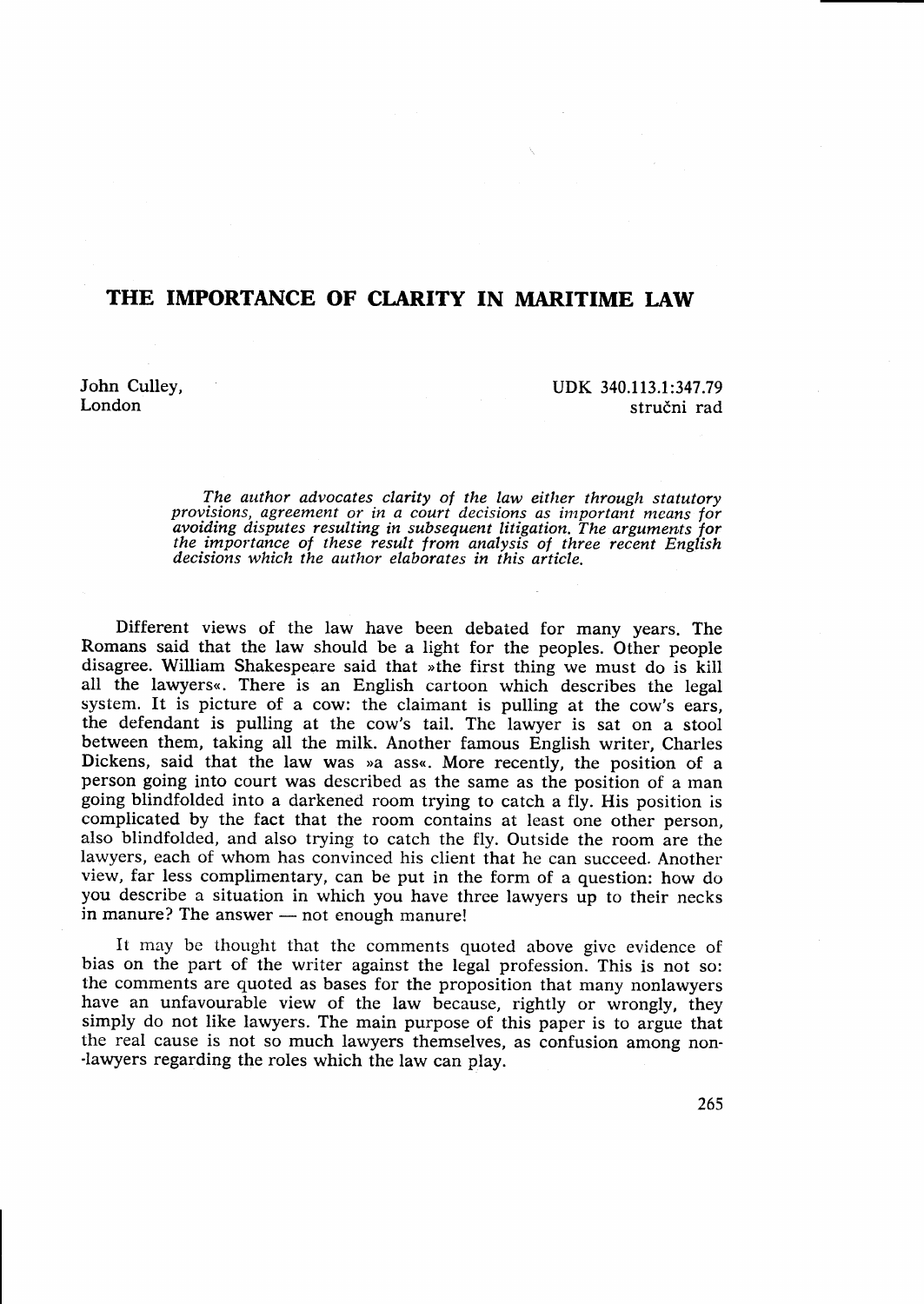J. Culley: The Importance of Clarity in Maritime Law, UPP v. 31,  $(2-4)$ ,  $265-272$  (1989)

Law in itself is not mysterious. Indeed, it is a part of day to day business for anyone who is involved in shipping. During the course of any commercial activity, legal questions inevitably arise, and shipping is no exception. For the most part, these questions come to nothing. Occasionally, inevitably, disputes do occur and the parties involved, perhaps with the assistance of their Club or of legal advisers, will most frequently settle such disputes amicably, or the basis of commercial rather than legal considerations. <sup>A</sup> small minority of the disputes will, however, prove impossible to resolve amicably.

Against this background., there are two quite dictinct roles which the law can play. Where amicable settlement is being discussed, the law serves to define the position of the parties. Once the parties know where they stand, they can then proceed to discuss the dispute, and to negotiate a settlement. The law gives a basis or starting point for negotiation and settlement. In some cases, the parties cannot  $-$  or will not  $-$  resolve the matter amicably. some cases, the parties cannot — or will not — resolve the matter anneably.<br>Then there is no alternative other than to follow the legal process, allowing an arbitrator or a court to decide who is right. Legal advisers will more often than not be involved. In these cases, the law acts as a tool, and is used by the legal adviser in an attempt to bring about a decision favourable to his client. It is important to stress that the law itself is neutral. The law exists to be used by the parties, rather than to force them into a particular course of action.

Before proceeding to examine in more detail the roles which the law does play, it is worthwhile to refer to one role which the law cannot play. It cannot be expected to rewrite the terms of a contract. As Lord Diplock stated in the »Maratha Envoy' »it is not part of the function of a court of justice to dictate to charterers and shipowners the terms of the contract into which they want to enter<. It is important to acknowledge that, by trying to use the law to rewrite a contract, shipowners simply create problems for themselves.

If the law is to define the obligations of the parties and be used as <sup>a</sup> tool in the legal process, it must be clear. It the law is not clear, it cannot play either role usefully. From a practical point of view, it could be argued that clarity may be more important than content. If the law is clear, then contracts can be concluded with each party having examined its own commercial requirements, and knowing its legal position. Both parties will then know the legal consequences of their contractual agreement. With luck, the contract could then be performed without problems.

The points made in the previous paragraph may lead to any number of questions regarding equity, justice or fairness. These concepts are certainly vital to any consideration of law, but are quite distinct from the question of clarity. In this context, it should be noted that clarity is not the same as certainty: there is a significant difference between the law being clear (and

<sup>\*</sup> This article is based on a paper presented at a P & I Conference held by the UK P & I Club at Zagreb in June 1989.

Federal Commerce & Navigation Co v Tradax Export SA [1978] A.C 1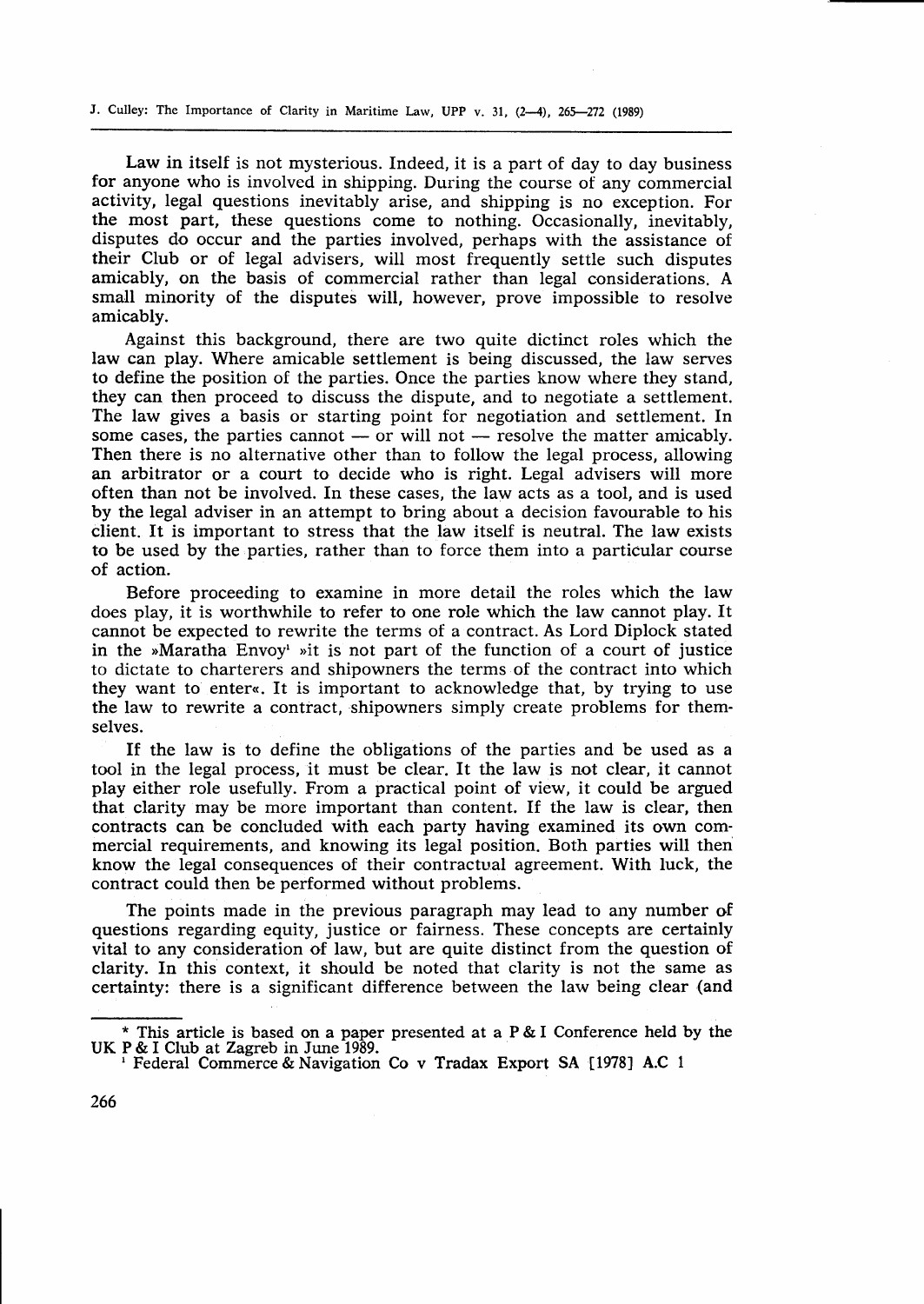therefore understandable) and it being certain (and therefore predictable). The previous paragraph is concerned with clarity rather than certainty. Three recent decisions are referred to below in support of two propositions. Firstly, that clarity is a prerequisite for equity or justice. If the law is not clear, it cannot be equitable or just, since it is not possible to make any meaningful qualitative assessment of an object which is not well defined. Secondly, and quantative assessment of an object which is not wen defined. Secondly, and conversely, only if the law is clear can judges — in their discretion — rely conversely, only if the law is clear can judges – in their discretion – rely<br>on principles of justice to correct the strict application of law in a given case. Whether a judge exercises his discretion will depend on his assessment of the circumstances of the case in question and the importance attached to other broader factors, including the need for certainty in law.

The importance of clarity can be illustrated by taking three examples from recent English decisions.

whether in berth or not« (WIBON). The charter contained a WIBON pro-The »Kyzikos«<sup>2</sup> was a case concerned with the meaning of the phrase vision and the ship was prevented by fog from berthing at her discharge port. The owners gave notice of readiness while the ship was still at anchorage, and argued that time started to count from tendering of the notice of readiness. The charterers argued that the WIBON provision did not apply, and that time started to count only from the moment when the ship reached the berth. The House of Lords decided that the phrase wIBoN

> "had over a very long period been treated as shorthand for what, if set out in longhand, would be >whether in berth (a berth being available) or not in berth (a berth not being available) $\infty$ .

The House of Lords agreed with the charterers argument. It held that the phrase »whether in berth or not« applied only to cases where a berth was not available, and did not apply to cases where a berth was available but not reachable. By distinguishing between delays caused by congestion and delays caused by bad weather, the House of Lords has made the law unlear. Prior to »Kyzikos«, it was always accepted that the phrase »whether in berth or not< converted a berth charter into a port charter, so that notice of readiness could be given as soon as the ship arrived at the port. The situation is now open to question. For example, what would be the result if a delay were caused firstly by bad weather only (a berth being available) and then by congestion which did not initially exist? The effect of the decision is not clear. It is difficult for a solicitor to advise how to approach WIBON provisions in the light of the »Kyzikos«. In trying to clarify the meaning of the phrase »whether in berth of not«, the House of Lords has more than doubled its length, and succeeded only in confusing matters. The decision does not provide any basis for negotiation or settlement, because it is not clear, and it leaves the law in a state of confusion. In these circumstances, it is not possible to begin any discussion of justice because the law is not clear.

267

<sup>&</sup>lt;sup>2</sup> Bulk Transport Group Shipping Ltd v Seacrystal Shipping Ltd [1989] 1 Lloyds LR <sup>1</sup>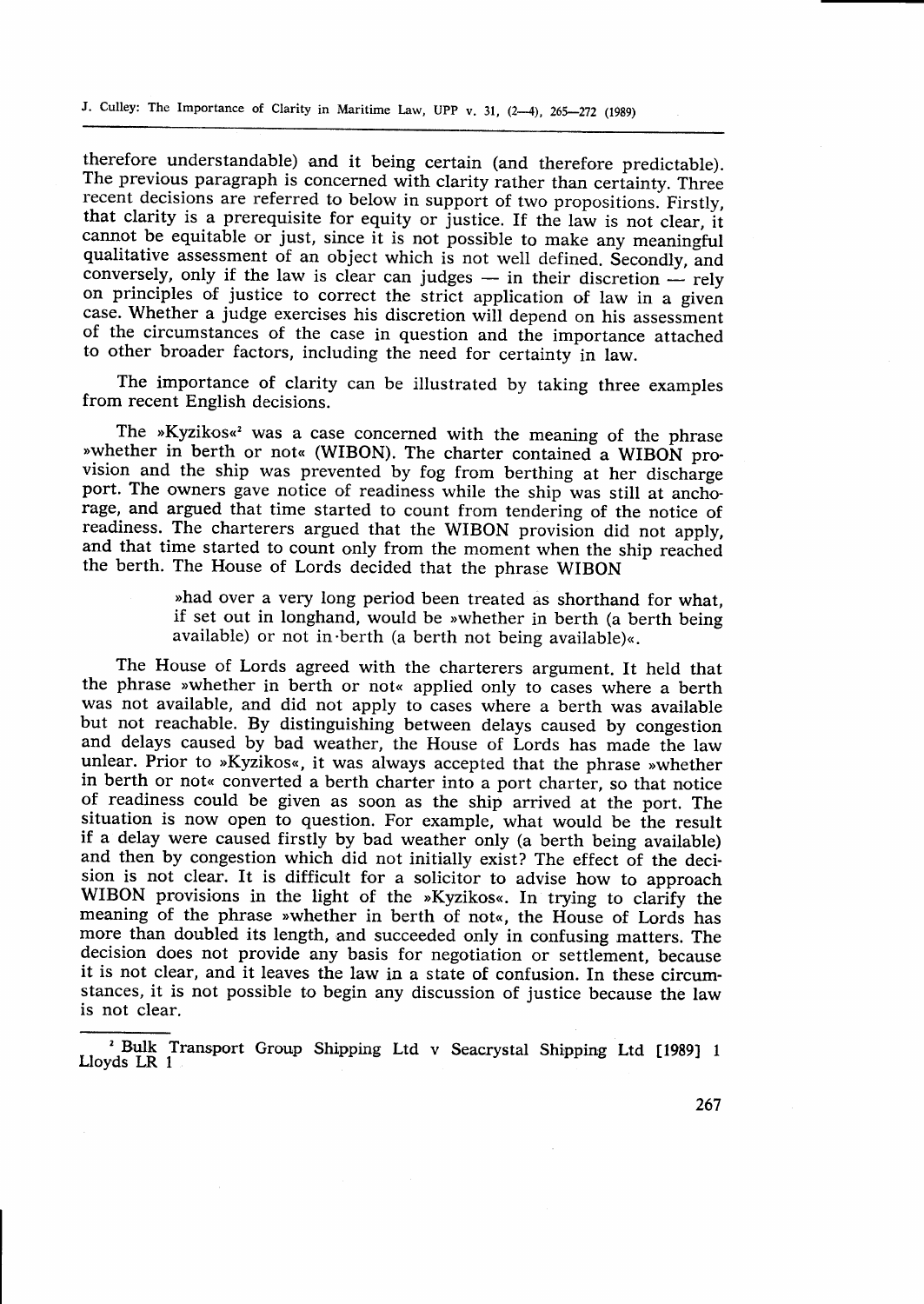J. Cullev: The Importance of Clarity in Maritime Law, UPP v. 31,  $(2-4)$ , 265-272 (1989)

A more helpful example was given by the House of Lords in the »Dominique«,<sup>3</sup> a case which concerned an attempt by charterers to set off damages against freight. The circumstances of the case were unusual. »Dominique« was chartered for a voyage from India to Europe. The charter provided that the freight was to be pre-paid and deemed to be earned on signing bills of lading. The ship completed loading, bills of lading were issued and the ship set sail. She called for bunkers at Colombo, where she was arrested by creditors of the owners. The owners could not release the ship. The charterers gave notice that they were treating the charter as at an end. The charterers then arranged for the cargo to be on-carriecl by another ship, incurring costs which were greater than the advance freight. The charterers contested the owners claim for freight by arguing that they were entitled to set off against freight the damages they had suffered as <sup>a</sup> result of the owners repudiatory breach of the charter. The House of Lords rejected this argument. It referred to the long established rule of Engtish law which prohibits deduction from freight in respect of cargo claims. Although it accepted that this »rule against deduction« differed from the rule in other countries, and had been criticised, the House of Lords felt that the rule against deduction was not open to challenge. The charterers were, therefore, liable to pay advance freight in full, without deduction. The decision makes the position under English law quite clear. Unless the charter otherwise provides, freight once earned must be paid in full without deductions, and without regard to any breach of charter, however serious, that the owners may have committed. As a result of the decision, the charterers having paid freight, were unable to recover their damages, since the owners were bankrupt. The situation and law was quite clear, and the House of Lords declined to exercise its equitable jurisdiction. In this respect, the decision may be open to criticism, as »Dominique« appears to be a case in which it would be proper to have recourse to the principals of justice in order to correct the harshness of the law. For example, in a similar situation under a time charter, the charterer would have the right to set off against hire the damages suffered as a result of the owners breach which deprived him of the use of the ship, the justification being that it would be equitable to allow set off. With considerable force, the question may be asked »why should voyage charters be different?«. It was open to the House of Lords to hold that, in circumstances where the charterer suffers damages as <sup>a</sup> result of repudiatory breach by the owner — and only in such circumstances In the replace of the comparison of the charterer is entitled to set off the damages he suffers against freight — the charterer is entitled to set off the damages he surfers against freight<br>which would otherwise fall due. The House of Lords presumably felt that it was more important to retain certainty so far as the rihgt of set off against freight was concerned. This fact is likely to lead to considerable dissatisfaction with the decision. However, from a commercial point of view, the maritime community can be grateful that the situation is quite clear. In negotiating the provisions of a voyage charter, a specific freight deduction clause must be included, or otherwise the charterer will not be entitled to make deductions from freight.

<sup>&</sup>lt;sup>3</sup> Colonial Bank Ltd v European Grain & Shipping Ltd [1989] 1 Lloyds LR 1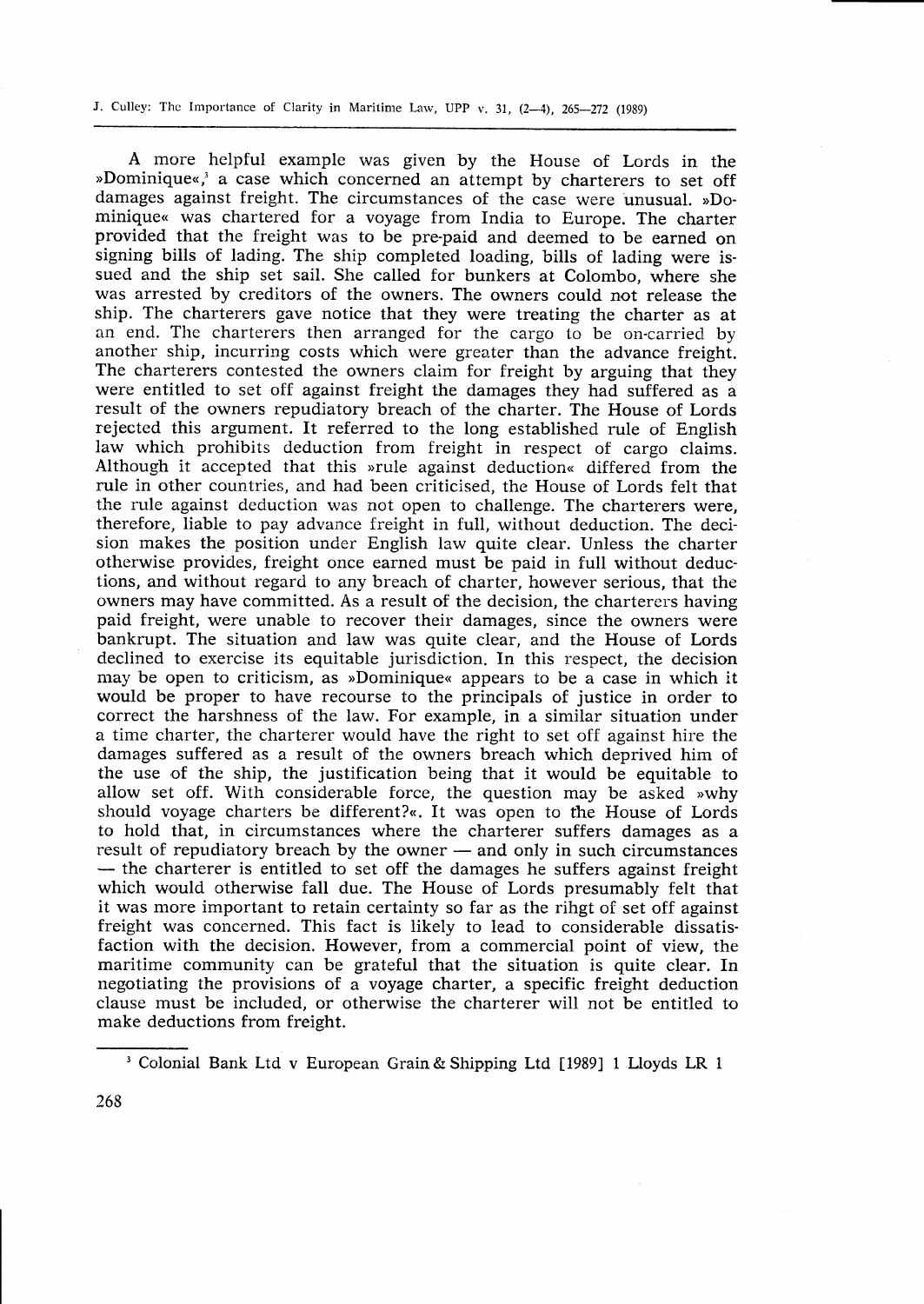J. Culley: The Importance of Clarity in Maritime Law, UPP v. 31,  $(2-4)$ ,  $265-272$  (1989)

A third example, the »Freewave«, is a decision of the Court of Appeal on the meaning of the phrase >workable hatches<. In this case, the point at issue was a clause in a charter providing for discharge at a rate of 1,000 tons per day »basis five or more available working hatches or pro rata if less number of hatches«. The charterers argued that the phrase »available working hatches< meant that the parties intended the discharging rates decrease as cargo was discharged and holds became empty. They argued that, with five holds loaded, the discharge rate would be 200 times 5, that is 1,000 tons per day. The charterers argued that, once one hold had been emptied, it would no longer be workable, so that the discharging rate would, fall to 200 times 4, that is 800 tons per day. Similarly, after two holds had been emptied, the rate would drop to 600 tons per day and so on. The effect of the charterers argument was that they would be allowed to discharge the ship more and more slowly as more cargo was discharged. Taken to its logical extreme, the charterers argument would have allowed the ship to continue discharging indefinitely, and prevented her from ever going on to demurrage. The charterers argumet makes no commercial sense at all. It looks suspiciously like an attempt to re-write the terms of the charter. On the other hand, the owners argued that »available working hat-<br>ches« referred to the characteristics of the ship and not to the distribution of the cargo. The Court of Appeal accepted the owners interpretation. It held that the clause referred to the ship's daily discharge rate, and not to the amount of cargo left on board. Therefore, the court decided that the average discharge rate per day should be based on the number of hatches available at the commencement of discharge. The decision is quite clear. It simplifies what would otherwise be a very complicated calculation and also provides fixed laytime, which both parties can take into account in voyage estimating. It has the effect of allowing the parties to. know exactly where they stand, and also simplifies what would othewise be very complicated legal arguments. There is no question of resorting to equity in this case. However, it is being taken to the House of Lords, and so the Court of Appeal's decision may not stand.

All three examples concern cases relating to voyage charters. Over the last few years there has been a relative decline in the number of cases concerning time charters which proceed to the courts in England. Many people feel that this fact is a reflection of the certainty which has been established regarding the rights and obligations of owners and charterers under time charter forms. In the 1960s and 1970s, there were relatively more cases concerning time charters, which have clarified the law. This is not to say that there are no disputes under time charter forms, but rather, that the law is sufficiently clear to allow the disputes to be resolved.

Two warnings may be given to shipowneres by way of conclusion. Firstly, be very careful of concluding contracts which may include inconsistent or contradictory provisions. For example, a charterer will often propose to an

<sup>&</sup>lt;sup>+</sup> President of India v Jebsens (UK) Ltd [1987] 2 Lloyds LR 336. Court of Appeal not reported.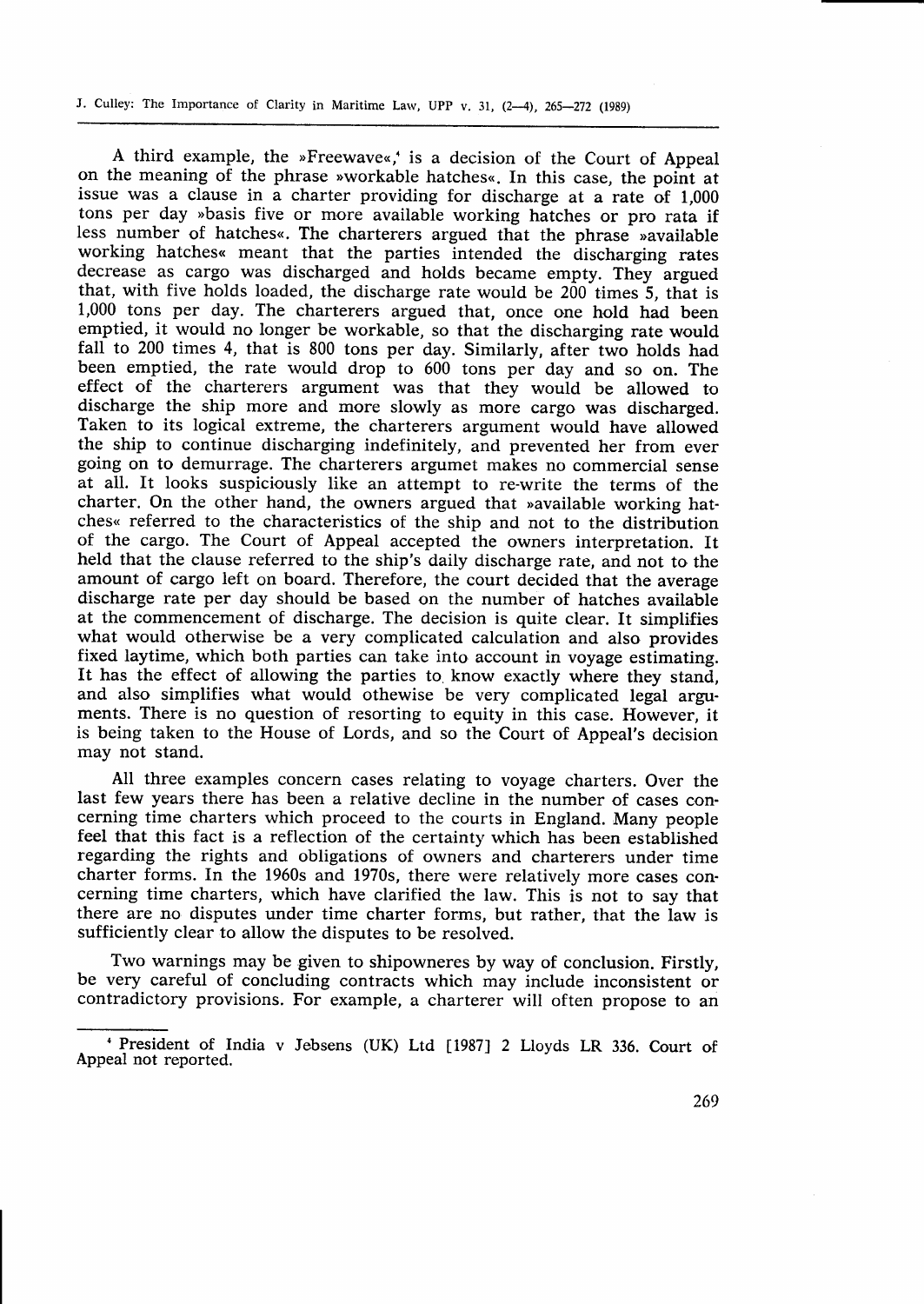owner a fixture on the basis of a particular form of charter, with the charterers own standard rider clauses attached. In many cases, these clauses have not been drafted together, but have accumulated over a period of time. As a result, the clauses may not agree with one another, still less with the printed form. In such a situation, there are ready made disputes, simply waiting to occur. There can be no point in having ready made disputes, when commercial circumstances dictate that disputes inevitably arise. Secondly, having regard to the roles which the law can play, it is dangerous to rely too much on the law, and unrealistic to ask the law to perform roles it is not capable of performing. As has been pointed out above, the law cannot re-write a contract; in addition, it cannot, in itself, resolve a commercial dispute. If too much reliance is placed on the law, all that can be said with certainty is that lawyers will be richer, and that many more people will agree with Shakespeare that all the lawyers should be killed. The law reflects the people who use it, as well as the people who practise it.

J. A. Culley\*

Acknowledgements: Chorley & Giles Shipping Law (8th revised edition 1987) Thomas Miller & Co's Legal Decisions 1988

The writer wishes gratefully to acknowledge assistance given in the preparation of this paper by Messrs M. S. Furlong and J. R. Morris of Thomas Miller & Co.

270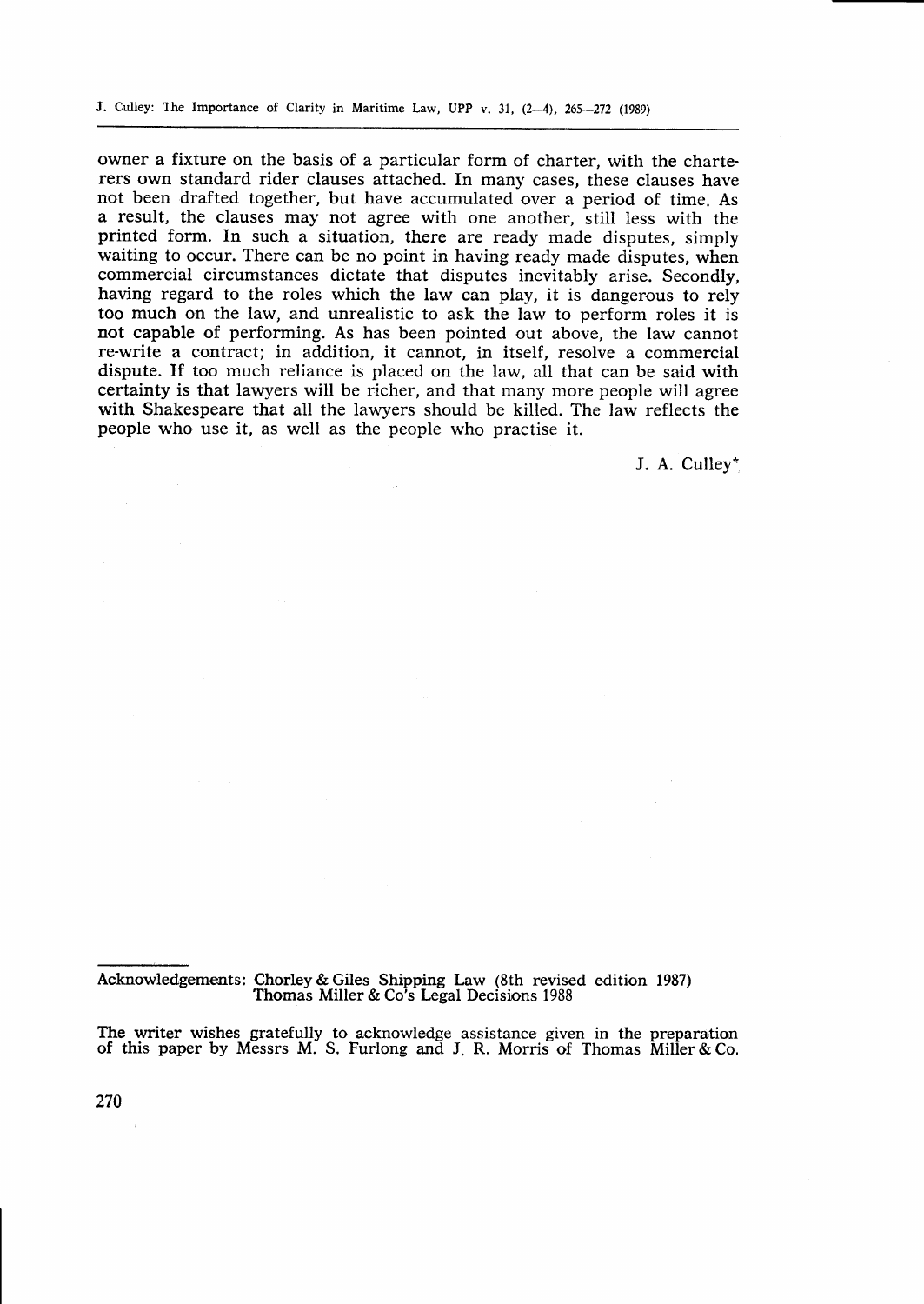## $S$ *ažetak:*

## ZNAČAJ JASNOCE PRAVNIH PROPISA U POMORSKOM PRAVIJ

Autor ilankom ukazuje koliko ie za nesmetano tunkcioniranie svake. pa tako <sup>i</sup>pomorskopravne prakse, vaino da su pravni propisi kojima se'odnosi sidionika u pravnom prometu reguliraju jasni i nedvosmisleni.

. Polazeći od toga da se pravom uređuju međusobni odnosi privrednih subjekata ponajprije da se utvrde određeni kriteriji prema kojima će se prosuđivati<br>pozicija stranaka nekog posla i u okviru kojih će se moći tražiti bilo poznativa sie nastalih nesuglasica i sporova, autor ističe da pravo ne može<br>do kraja postići tu svrhu ako nije potpuno jasno i ako ne daje nedvosmisleni od-<br>govor na pitanje u svakom konkretnom slučaju, čak i uz cijenu da govor na pitanje u svakom konkretnom slučaju, čak i uz cijenu da ponekad zbog.<br>govor na pitanje u svakom konkretnom slučaju, čak i uz cijenu da ponekad zbog.<br>toga odstupi od načela pravednosti. S obzirom na načelo da ugovo stranke pojedinih standardnih obrazaca brodarskih ugovora, one trebaju biti vrlo orrezne prilikom njihova zaključivanja, jer im u slučaju nepreciznih ugovornih formulacija, kontradiktornih odredaba itd. pravo kasnije neće moći pomoći u razrjeSavanju sporova koji iz toga neminovno prijete da nastanu.

U potporu svojih naprijed navedenih uvjerenja i ocjena autor u nastavku članka iznosi i analizira tri sudske presude u tri različita spora nastala na osnovi primiene odrellenih standardnih obrazaca brodarskog ugovora na putovanje. Aitor uz to napominje kako je u posljednje vrijeme zamijećen veći broj sporova oko<br>značenja pojedinih klauzula u standardnim brodarskim ugovorima-na putovanje za razliku od standardnih brodarskih ugovora na vrijeme koji su izozivali sporoie u šezdesetim i sedamdesetim godinama, pa se može zaključiti da se u međuvremenu ustalila i terminologija takvih ugovora, a ujedno i izgradila prateća sudska praksa koja pomaže u tumačenju pojedinih standardnih odredaba.

U prvom slučaju broda »Kyzikos« brodarski ugovor na putovanje je u klauzuli o početku roka za iskrcaj sadržavao frazu »whether on berth or not«. Brod je zbog<br>loših vremenskih prilika bio spriječen pristati na predviđeno pristanište u luci<br>odredišta, mada su vlasnici broda dali pismo spremnosti čim Engleska kuća lordova je zauzela stav da je prigovor naručitelja prijevoza opravdan i da frazu »whether on breth or not« treba tumačiti tako da se odnosi samo na slučajeve kad je pristanište slobodno (available), a ne i na slučajeve kad je pristanište doduše bilo slobodno, ali iz nekog drugog razloga (kao i konkretnom sluštaju zbog vremenskih prilika) nije bilo dostupno. Ovakvo čaju zbog vremenskih prilika) nije bilo dostupno. Ovakvo tumačenje je, smatra<br>autor, nedosljedno i unosi pravnu nesigurnost u značenje riječi »whether on berth or not« i pokazuje kako pravo može utjecati na izbijanje budućih sporova,

U drugom slučaju broda »Dominique« naručitelj prijevoza iz brodarskog ugovora na putovanje bio je prisiljen prekrcati teret vožen brodom »Dominique« na drugi brod i dopremiti ga u luku odredišta, jer je brod u čarteru tijekom putova-<br>nja bio zaplijenjen od. vjerovnika brodovlasnika. Kako je u brodarskom ugovoru na putovanje bilo predviđeno da se vozarina plaća unaprijed i da se smatra zara-<br>denom već prilikom izdavanja teretnice. Naručitelj prijevoza je smatrao da ima achom več prakom izdavanja teretate. Karacherj prijevoza je smatrao da tma<br>pravo svoje troškove prekrcaja tereta i završetka putovanja drugim brodom pre-<br>biti ugovorenom vozarinom, ali engleska Kuća lordova to nije prihvat ženiem da je ugovorom između stranaka bilo jasno predviđeno kad se vozarina smatra zaradenom i da takva vozarina mora biti ispladena bez odbitaka bez obzi. ra na bilo kakvu povredu ugovora od strane vlasnika broda.

U trećem sporu u vezi s brodom »Freewave« engleski je apelacijski sud utvr-<br>dio točno značenje ugovorne klauzule predviđene u brodarskom ugovoru da će se<br>iskrcaj tereta obaviti »po stopi od 1.000 tona dnevno na osnovi pet u upotrebi ili po ugovorenoj dnevnoj tonaži ako se radi o manje grotla. Naručitelji su tumačili da odredba o »grotlima u upotrebi« implicira da se postotak tereta za sa tamachi da odredba o »grottima a apotrebi« implicira da se postotak tereta za<br>iskrcaj po danu smanjuje proporcionalno sve većoj količini iskrcanog tereta jer<br>oslobađanjem svakog slijedećeg grotla ono prestaje biti u upo